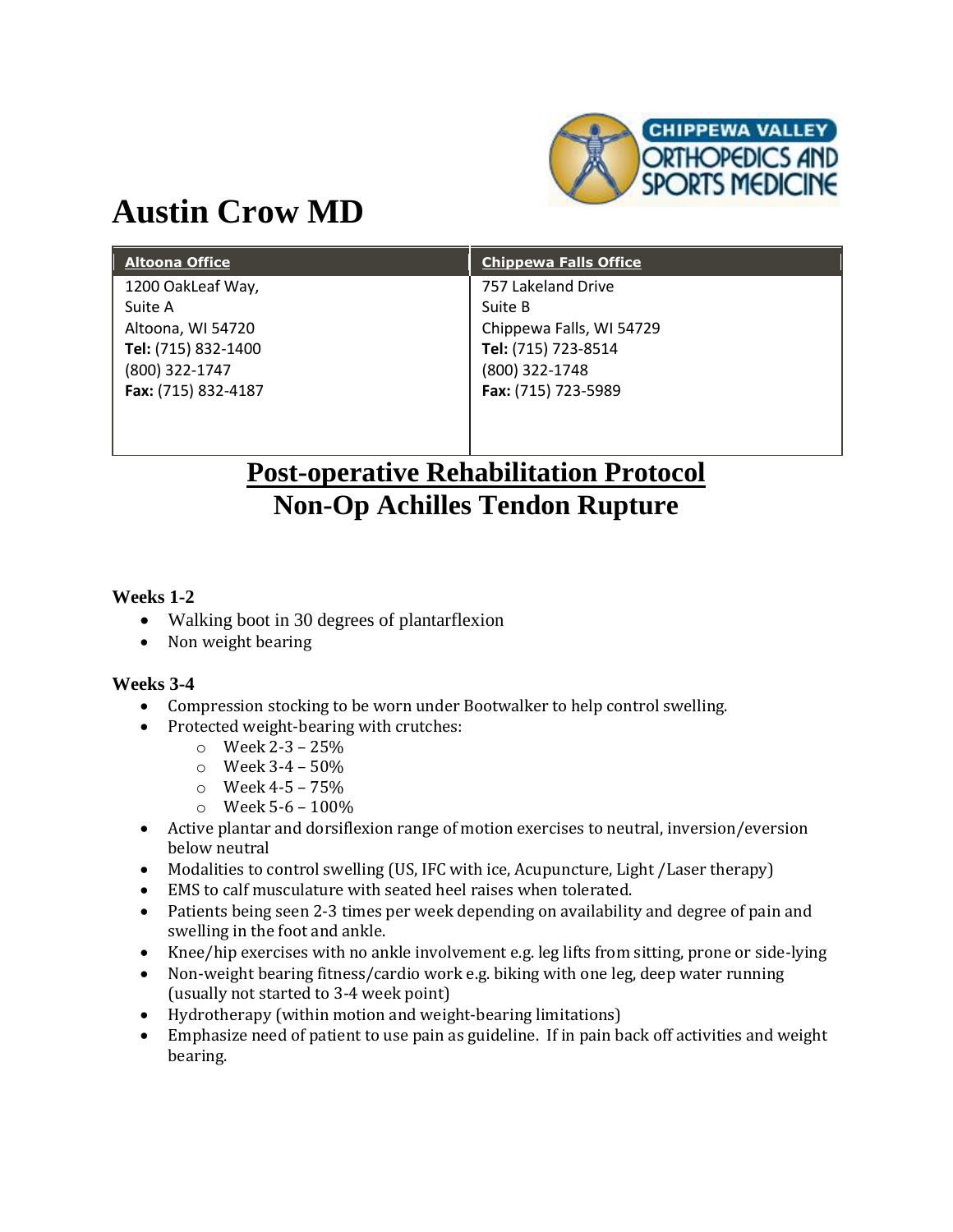#### **Weeks 5-6**

- Continue weight -bearing as tolerated
- Continue 2-4 week protocol
- Progress EMS to calf with lying calf raises on shuttle with no resistance as tolerated around week 5-6. **Please ensure that ankle does not go past neutral while doing exercises**.
- Continue with physiotherapy 2-3 times per week.
- Emphasize patient doing non-weight bearing cardio activities as tolerated.

#### **Weeks 7-8**

- Continue physiotherapy 2 times a week
- Continue with modalities for swelling as needed.
- Continue with EMS on calf with strengthening exercises. **Do not go past neutral ankle position.**
- Remove heel lift if had 2- 2cm lift take 1 out at a time over 2-3 day period)
- Weight bearing as tolerated, usually 100% weight bearing in boot walker at this time.
- Active assisted dorsiflexion stretching, slowly initially with a belt in sitting
- Graduated resistance exercises (open and closed kinetic chain as well as functional activities) – start with Theraband tubing exercises
- **With weigthed resisted exercises do not go past neutral ankle position**.
- Gait retraining now that 100% weight bearing
- Fitness/cardio to include weight –bearing as tolerated e.g. biking
- Hydrotherapy

#### **Weeks 9-12**

**\*\* Ensure patient understands that tendon is still very vulnerable and patients need to be diligent with activities of ADL and exercises. Any sudden loading of the Achilles (eg Trip. Step up stairs etc.) may result in a re rupture\*\***

- Wean off boot (usually over 2-5 day process varies per patient)
- Wear Achillotrain Pro Compression ankle brace to provide extra stability and swelling control once Bootwalker removed.
- Return to crutches/cane as necessary and gradually wean off
- Continue to progress range of motion, strength, proprioception exercises
- Add exercises such as stationary bicycle, elliptical, walking on treadmill as patient tolerates.
- Add wobble board activities progress from seated to supported standing to standing as tolerated.
- Add calf stretches in standing
- Add double heel raises and progress to single heel raises when tolerated. **Do not allow ankle to go past neutral position.**

Continue physiotherapy 1-2 times a week depending on how independent patient is at doing exercises and access they have to exercise equipment.12-16 weeks

- Continue to progress range of motion, strength, and proprioception exercises
- Retrain strength, power, endurance Ensure patient understands that tendon is still very vulnerable and patients need to be diligent with activities of ADL and exercises.